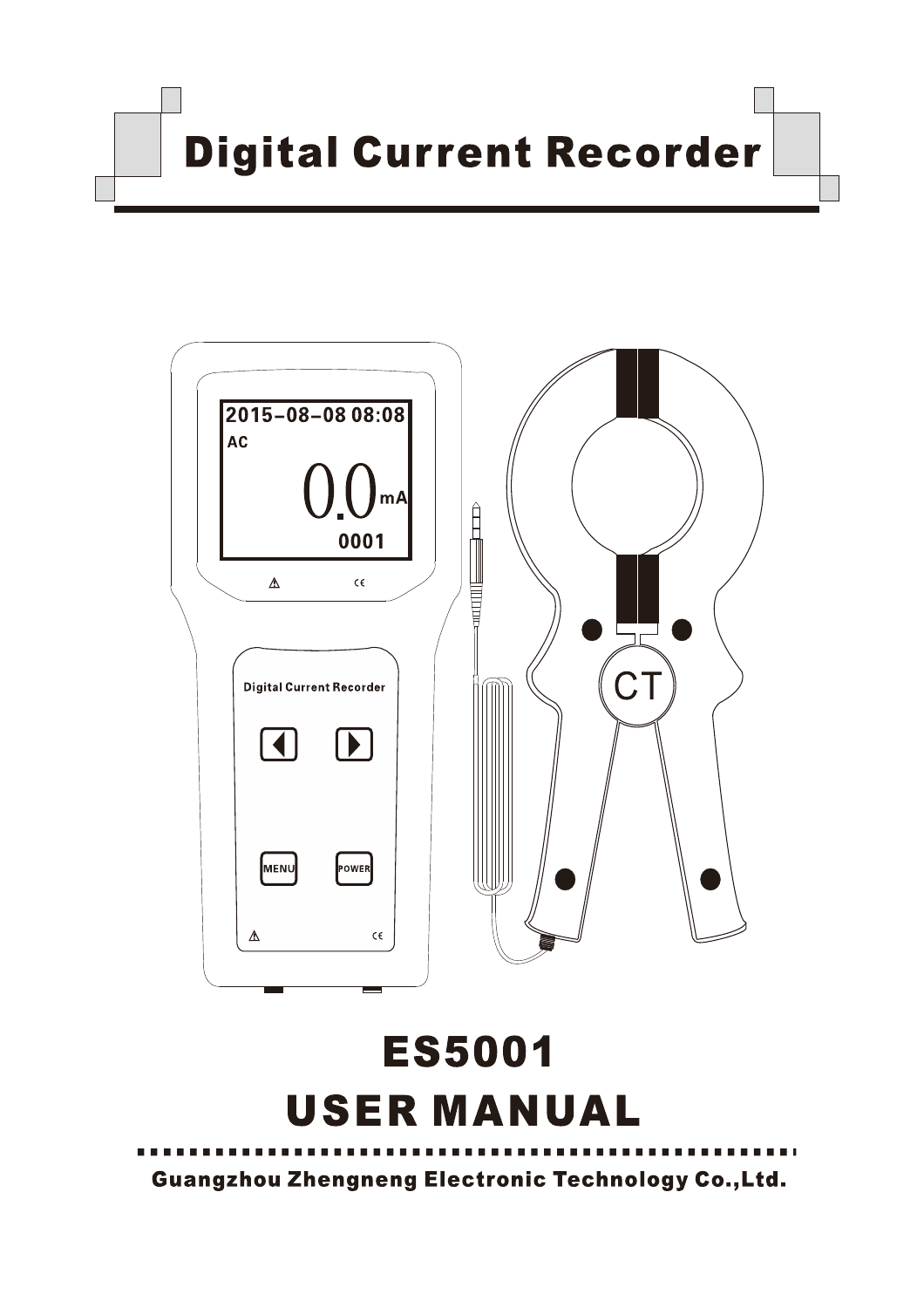# **CONTENT**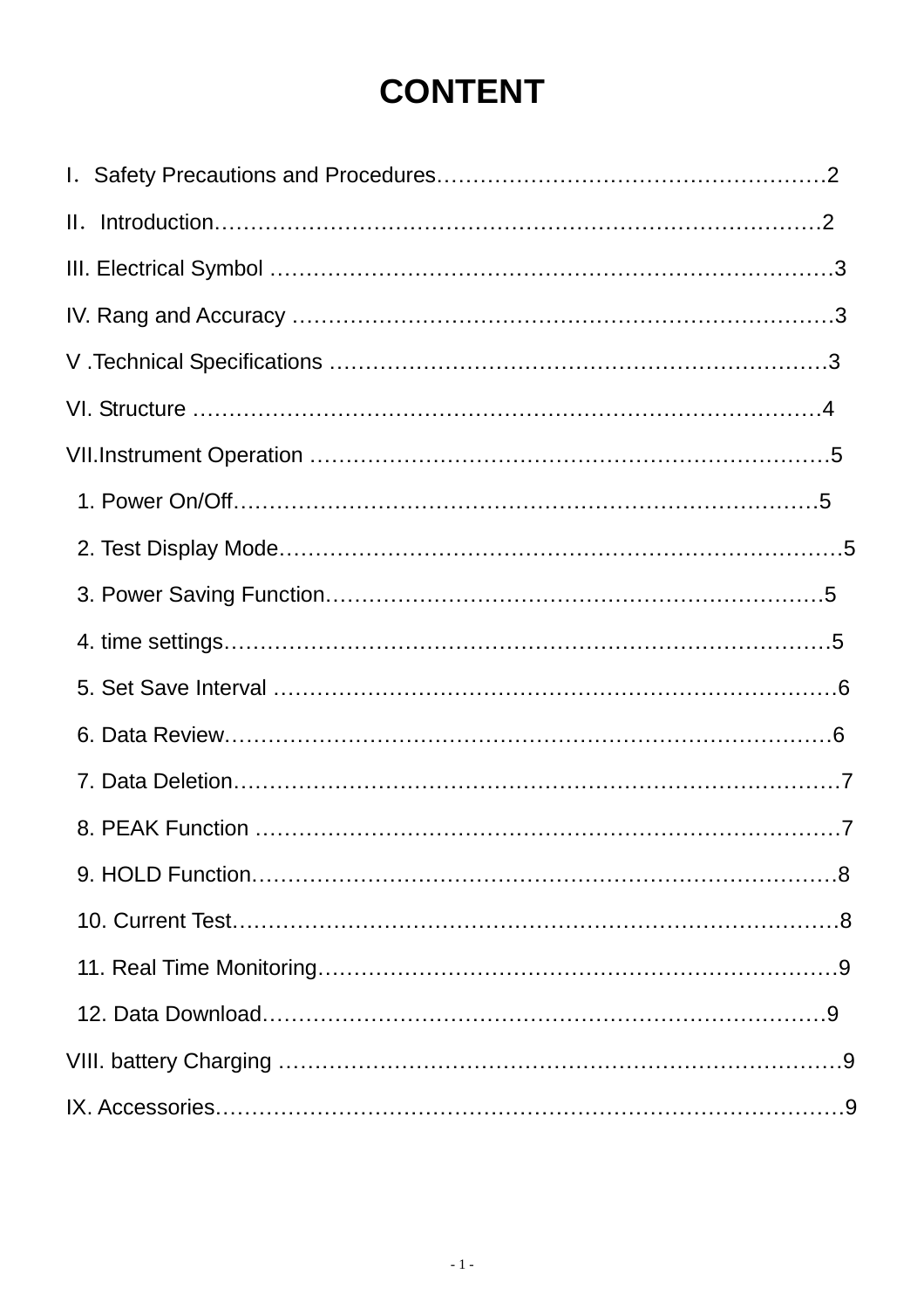# **I.Safety Precautions and Procedures**

Thank you for purchasing our **high precision clamp ammeter**. Before you use the instrument for the first time, in order to avoid possible electric shock or personal injury, please be sure to **read and strictly abide by the safety rules and precautions listed in this manual**.

- I In any case, the use of this instrument should pay special attention to safety.
- l Pay attention to the label text and symbols of the instrument panel and the back panel.
- l Battery voltage is low, LCD display is dark, please charge in time.
- l This instrument has no automatic shutdown function, please turn it off after use.
- l Cannot be used to test lines above 600V or more than 1000A。
- l The back cover and battery cover of the instrument are not covered. It is forbidden to use.。
- l When the instrument is in use and the casing or test line breaks and the metal is exposed, stop using it.。
- l Do not place and store the instrument for a long time under high temperature and humidity, condensation, and direct sunlight.。
- l The instrument and current jaws must be regularly maintained and kept clean. Do not wipe the jaws with corrosives and coarses.
- l Avoid current clamps from impact, especially the jaw joints。
- l Replace the battery, please pay attention to the polarity of the battery. Please remove the battery if not use the instrument for a long time.
- l Use, disassembly, and repair of this instrument must be performed by authorized personnel.
- l Due to the reason of this instrument, if it is dangerous to continue using it, it should be stopped immediately and sealed immediately, and handled by an authorized institution.
- $\mathsf{I}$  "  $\wedge$ " hazard symbol on the instrument and manual, the user must follow the instructions for safe operation.
- I The " $\boxed{7}$ " extremely dangerous sign in the manual, the user must strictly follow the instructions for safe operation.
- l Please turn off the power before plugging or unplugging the SD card, otherwise the SD card will be damaged.

# **II.Introduction**

The high precision clamp ammeter is designed and manufactured for on-line testing, monitoring, and recording of currents. It consists of a host computer, current monitoring software, current clamps, communication lines, and memory cards. It is widely used in electric power, communication, meteorology, railway, oil field, construction, measurement, scientific research and teaching units, industrial and mining enterprises and other fields.

The host uses a luxurious blue screen LCD display at a glance. At the same time, it has a large storage space of TF card, can store 9999 sets of data, and also has an automatic storage interval setting function, which is set from 1 to 60 minutes.

The high precision clamp ammeter has online real-time monitoring and history query function, and has functions of reading, reviewing and saving historical data. The current clamp is made of special alloy, and the latest CT technology ensures high precision, high stability and high reliability for continuous monitoring throughout the year.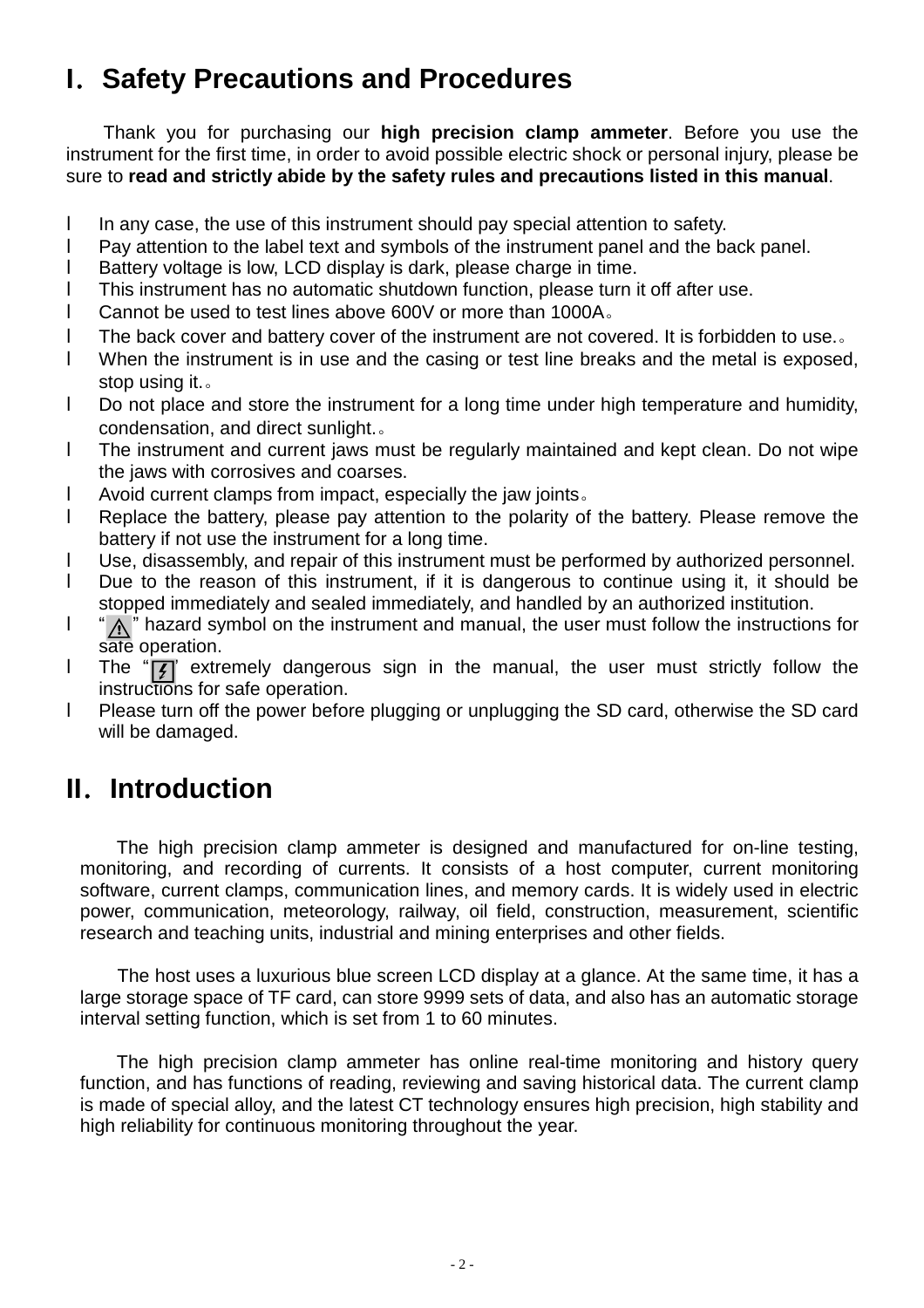# **III. Electrical Symbol**

| f | Extremely dangerous! The operator must strictly abide by the safety rules,<br>otherwise there is a danger of electric shock, resulting in personal injury or<br>casualty accident. |
|---|------------------------------------------------------------------------------------------------------------------------------------------------------------------------------------|
| H | Danger! The operator must strictly abide by the safety rules, otherwise there is<br>a danger of electric shock, resulting in personal injury or casualty accident.                 |
|   | Warning! Safety rules must be strictly observed, otherwise there is personal<br>injury or equipment damage.                                                                        |
|   | Double insulation                                                                                                                                                                  |
|   | AC.                                                                                                                                                                                |
|   | DC.                                                                                                                                                                                |

# **IV. Rang and Accuracy**

| <b>Model</b>  | Range        | <b>Resolution</b>  | <b>Highest</b><br>precision | Jaw size    |
|---------------|--------------|--------------------|-----------------------------|-------------|
| <b>ES5001</b> | 0.0mA-1000A  | 0.1 <sub>m</sub> A | $±0.5\%FS$                  | $\Phi$ 50mm |
| <b>ES5000</b> | $0.0mA-200A$ | 0.1 <sub>m</sub> A | $±0.5\%FS$                  | $\Phi$ 20mm |

# **V .Technical Specifications**

| <b>Function</b>           | AC current, Leakage current measurement, Online monitoring record, insulation |  |  |  |  |
|---------------------------|-------------------------------------------------------------------------------|--|--|--|--|
|                           | fault finding, line maintenance                                               |  |  |  |  |
| <b>Power</b>              | DC6V Nickel-metal hydride rechargeable battery 1.2V×5                         |  |  |  |  |
| <b>Test mode</b>          | Clamp CT                                                                      |  |  |  |  |
| <b>Display</b><br>mode    | LCD: 128 dots × 64 dots                                                       |  |  |  |  |
|                           | Host: W/H/T100mm×204mm×35mm                                                   |  |  |  |  |
| <b>Instrument</b><br>size | ES5001 current clamp: W/H/T 101mm×214mm×27mm                                  |  |  |  |  |
|                           | ES5000 current clamp: W/H/T 60mm×160mm×20mm                                   |  |  |  |  |
|                           | Host: 430g (including battery)                                                |  |  |  |  |
| Weight                    | ES5001 current: 455.5g                                                        |  |  |  |  |
|                           | ES5000 current: 260 g                                                         |  |  |  |  |
| <b>LCD size</b>           | Display area: 62mm×44mm                                                       |  |  |  |  |
| <b>Sampling</b>           | 2 times/sec                                                                   |  |  |  |  |
| rate                      |                                                                               |  |  |  |  |
| <b>Data</b>               |                                                                               |  |  |  |  |
| storage                   | 9999 groups (Losing power or replacing the battery will not lose data)        |  |  |  |  |
| time                      | Set the recording interval within 1 to 60 minutes, 0 minutes means not        |  |  |  |  |
| settings                  | automatically stored                                                          |  |  |  |  |
| <b>Recording</b>          | 3 days of continuous operation in power saving mode                           |  |  |  |  |
| time                      |                                                                               |  |  |  |  |
| Line voltage              | Line test below AC600V                                                        |  |  |  |  |
| <b>Overflow</b>           | Over-range overflow function: "OL" symbol display                             |  |  |  |  |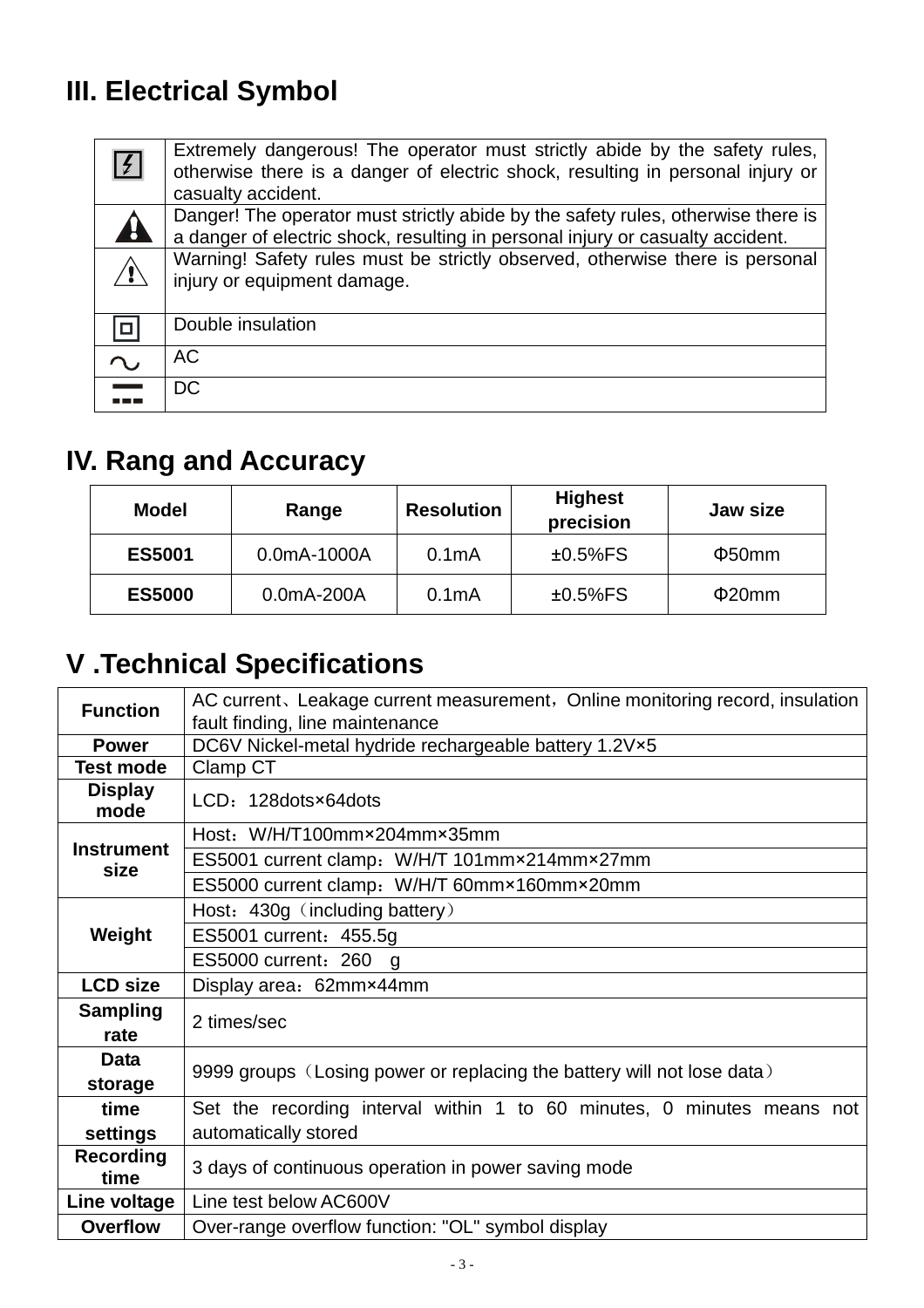| display             |                                                                                   |  |  |  |
|---------------------|-----------------------------------------------------------------------------------|--|--|--|
| battery             | When the battery voltage drops to 5.2V, the battery voltage is low and the symbol |  |  |  |
| voltage             | is displayed, reminding you to charge. The measured data is also accurate.        |  |  |  |
| rated power         | 15mA in power saving mode, up to 25mA                                             |  |  |  |
| <b>Lead length</b>  | Standard 2 meters                                                                 |  |  |  |
| <b>Working</b>      |                                                                                   |  |  |  |
| temperature         | $-10^{\circ}$ C ~40 $^{\circ}$ C : below 80%rh                                    |  |  |  |
| and                 |                                                                                   |  |  |  |
| humidity            |                                                                                   |  |  |  |
| <b>Storage</b>      |                                                                                   |  |  |  |
| temperature         | $-10^{\circ}$ C ~60 $^{\circ}$ C: below 70%rh                                     |  |  |  |
| and                 |                                                                                   |  |  |  |
| humidity            |                                                                                   |  |  |  |
| <b>Insulation</b>   | 20M $\Omega$ or more, 1000V                                                       |  |  |  |
| resistance          |                                                                                   |  |  |  |
| <b>Suitable for</b> | IEC1010-1、IEC1010-2-032、<br>pollution grade 2, CAT III(600V) IEC61326(EMC         |  |  |  |
| <b>Safety</b>       | stardard)                                                                         |  |  |  |
| <b>Regulations</b>  |                                                                                   |  |  |  |

# **VI. Structure**



- 
- 2.TFMemory card socket 6. Power charging DC seat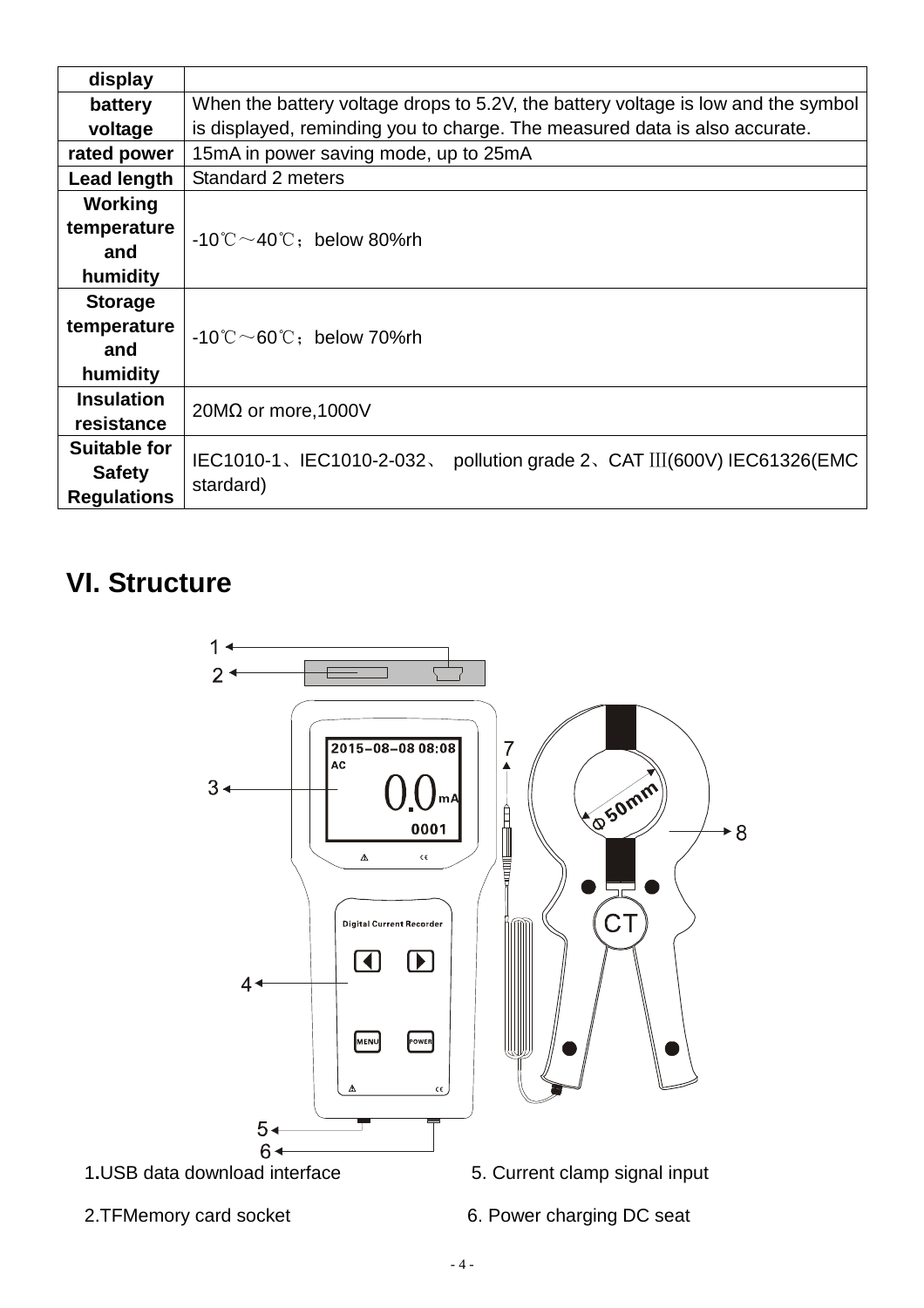3.LCD(Window size 62\*44mm,) 7. Current clamp signal output plug

4. Function button area **8. Φ50mm Round current clamp** 

# **VII.Instrument Operation**

#### **1. Power On/Off**

Press POWER button to start, LCD display, after normal boot, the following picture (a) is displayed: If the LCD display is dark after booting, the battery voltage may be insufficient, please charge, then press POWER button to shut down. The instrument does not have an automatic shutdown function. Please turn it off after use.

#### **2. Test Display Mode**

In the test mode, when the memory card is not inserted, as shown in (a), when a blank memory card is inserted, as shown in (b), it is 0 data.



#### **3.Power Saving Function**

In the test state, the amount of LCD backlight, it will enters the power saving mode if no operation after 5 minutes. The power consumption in the power saving mode is equivalent to 20% of the power consumption of the backlight, which is suitable for long-term online monitoring and recording.。

#### **4.Time settings**

The meter has a clock function. It only needs to be set once in the power state. When the battery is pulled out, the meter will start to return to the interface clock state next time.

In the test state, press the **MENU** button to enter the function catalog, as shown in (a) and (b). Press the key and the key ito move the cursor to the "**set time**", then press the **POWER** button to enter the date and time setting mode. In the date and time mode, press the key **I** and the key  $\Gamma$  to change the value, press **POWER** to move the cursor, and when the last bit of the time is set, press **POWER** to return to the function directory state. If you make a mistake, press the **MENU** button to return to the function list or set the last time of the time, press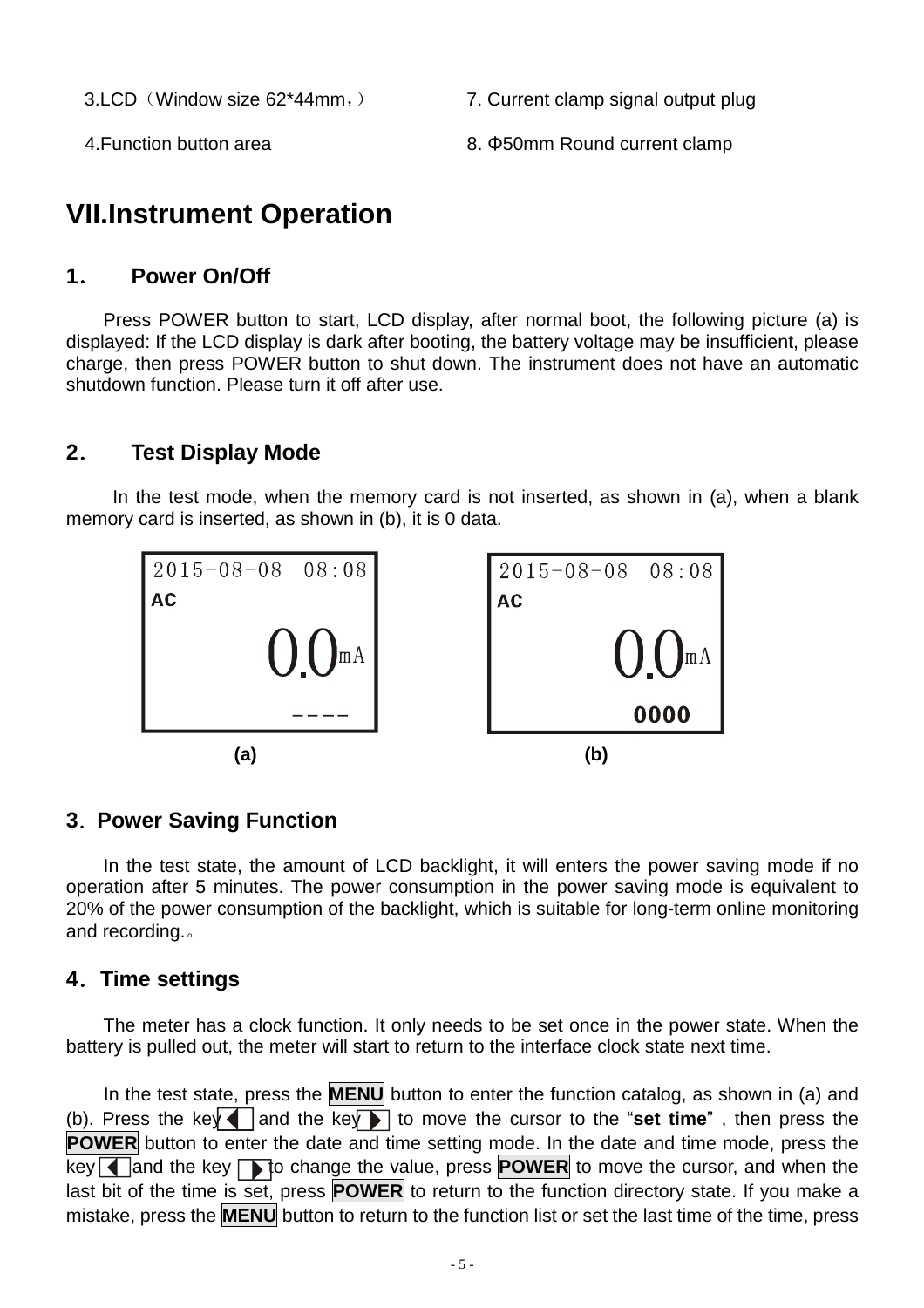**POWER** to return to the function catalog state. As shown in Figure (c) (d)

Set up the recording time, return to the measurement state, the instrument according to the storage time interval that is set automatically stored records. The instrument can record up to 9999 sets of data. If it is full, it indicates "**FULL**", it must be deleted before it can be re-recorded.。



#### **5. Set Save Interval**

Set the measurement data save time, save the data from 1min, save the data, and save the data for the time you set how many minutes is a set of data. **The meter does not insert a memory card, set the save interval display "NO CARD" as shown** 



#### **6.Data Review**

In the test state, press **MENU** to enter the function list, press key  $\boxed{\blacktriangle}$ , key  $\boxed{\blacktriangleright}$  to move the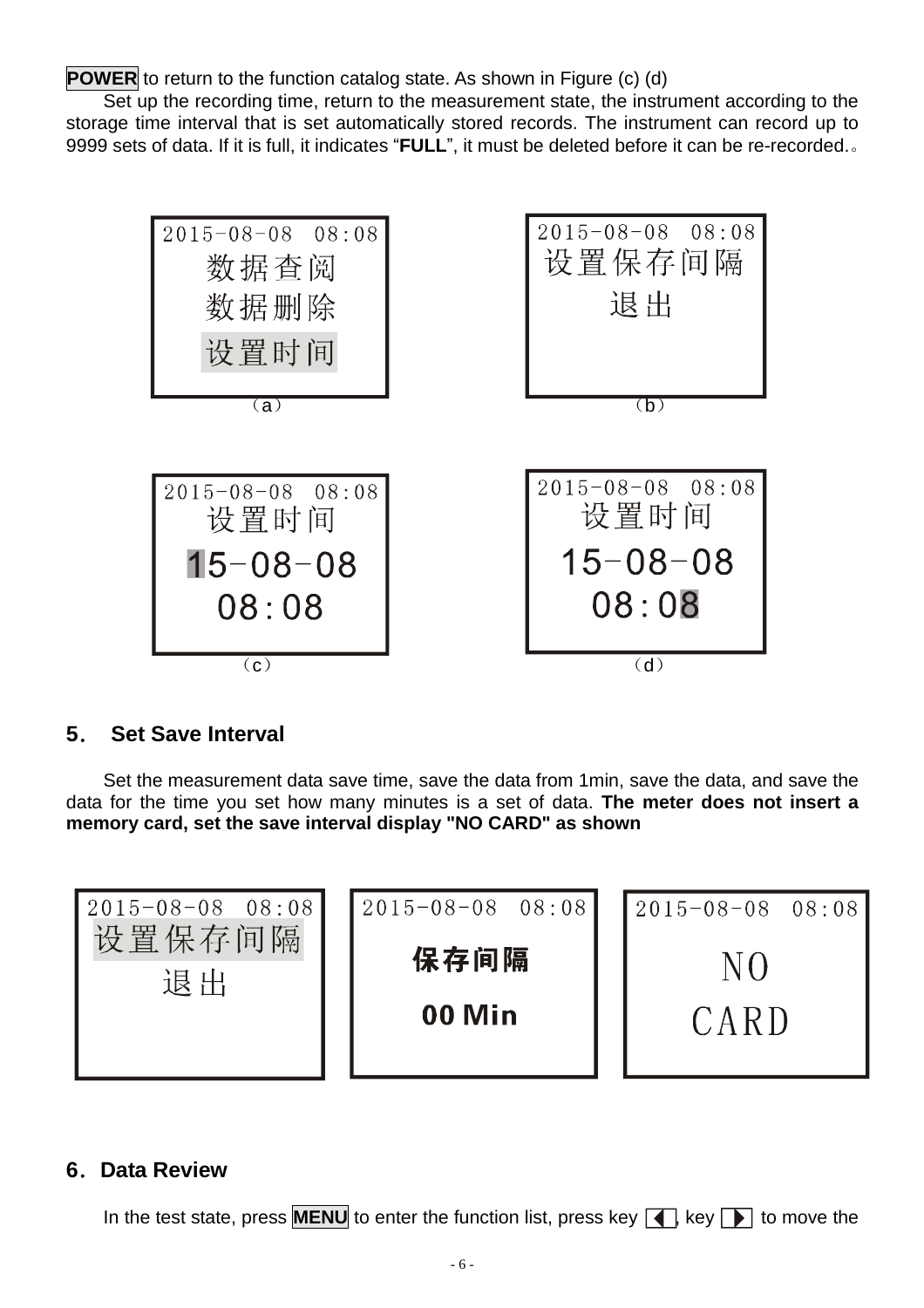cursor to "Data View" item, then press **POWER** button to enter the query interface.The top of the data review shows the time when the current is saved. The bottom of the data view shows the total number of groups and the number of Num groups, and the AC current value of the data is saved in the middle. When you press and hold the button, the first few digits change quickly and can be quickly viewed. Press the **MENU** button to return to the function list. The meter does can be quickly viewed. Press the **MENU** button **not insert a memory card, set the save interval display "NO CARD" as shown in the figure**.



#### **7.Data Deletion**

In the test state, press MENU to enter the function list, press the key  $\Box$  and  $\Box$  to move the cursor to the "DATA DELETE" item, and then press the POWER button to enter the delete data prompt. When the cursor is at the YES position, press the POWER button to delete the saved data. When the cursor is in the NO position, press the POWER button to not delete it and return to the previous directory. As shown:



#### **8. peak function**

**In the test state,** long press the key  $\blacksquare$  to enter the peak function mode, the screen displays PEAK, and the value displayed on the screen is the current measurement peak value. Press and hold  $\blacksquare$  to exit to return to the test state. As shown:

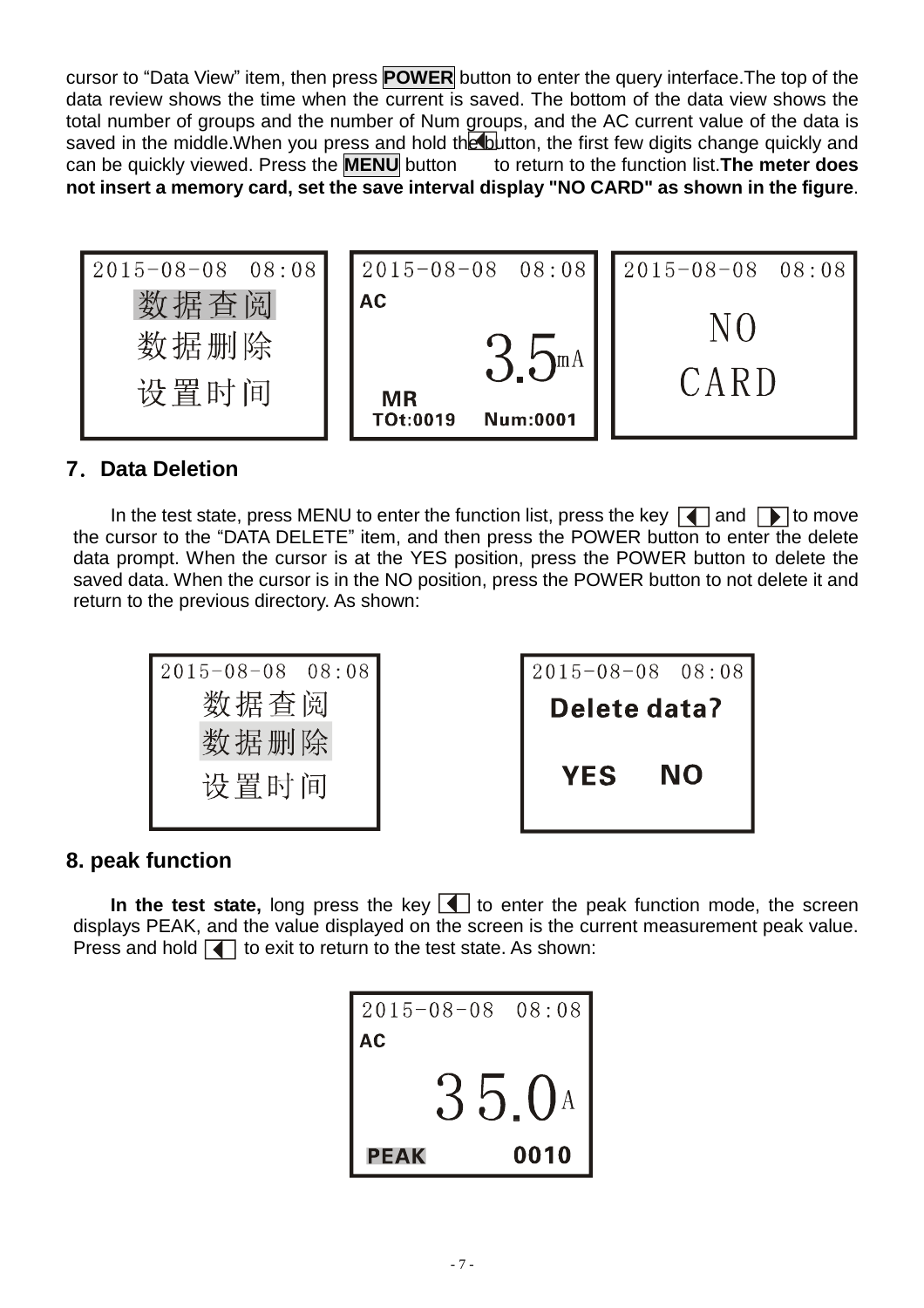#### **9.HOLD function**

**In the test state**, long press the key  $\blacksquare$  to enter the HOLD function mode, the screen displays HOLD, MEM flash one time, the meter saves the current current value of the current clamp. Press and hold  $\Box$  to exit to return to the test state. As shown:





**After delete the data, you can't recover it. Please be cautious. The delete operation deletes the stored data all at one time.**

#### **10、Current Test**



**of electric shock, resulting in personal injury or equipment damage.** 

1) Connect the current clamp to the host and boot into test mode.

2) Clamp the current clamp to the line under test (note that the clamp head is fully closed) and observe the reading. If the meter displays the "**OL**" symbol, the measured current exceeds the upper limit of the meter.

3) Reference legend:

**Clamp the main line to measure the total current of the main line. (note a**  Ţ **single root) For safety, when measuring high voltage and high current, after confirming that the test has been performed correctly, move the meter away from the conductor under test.** 

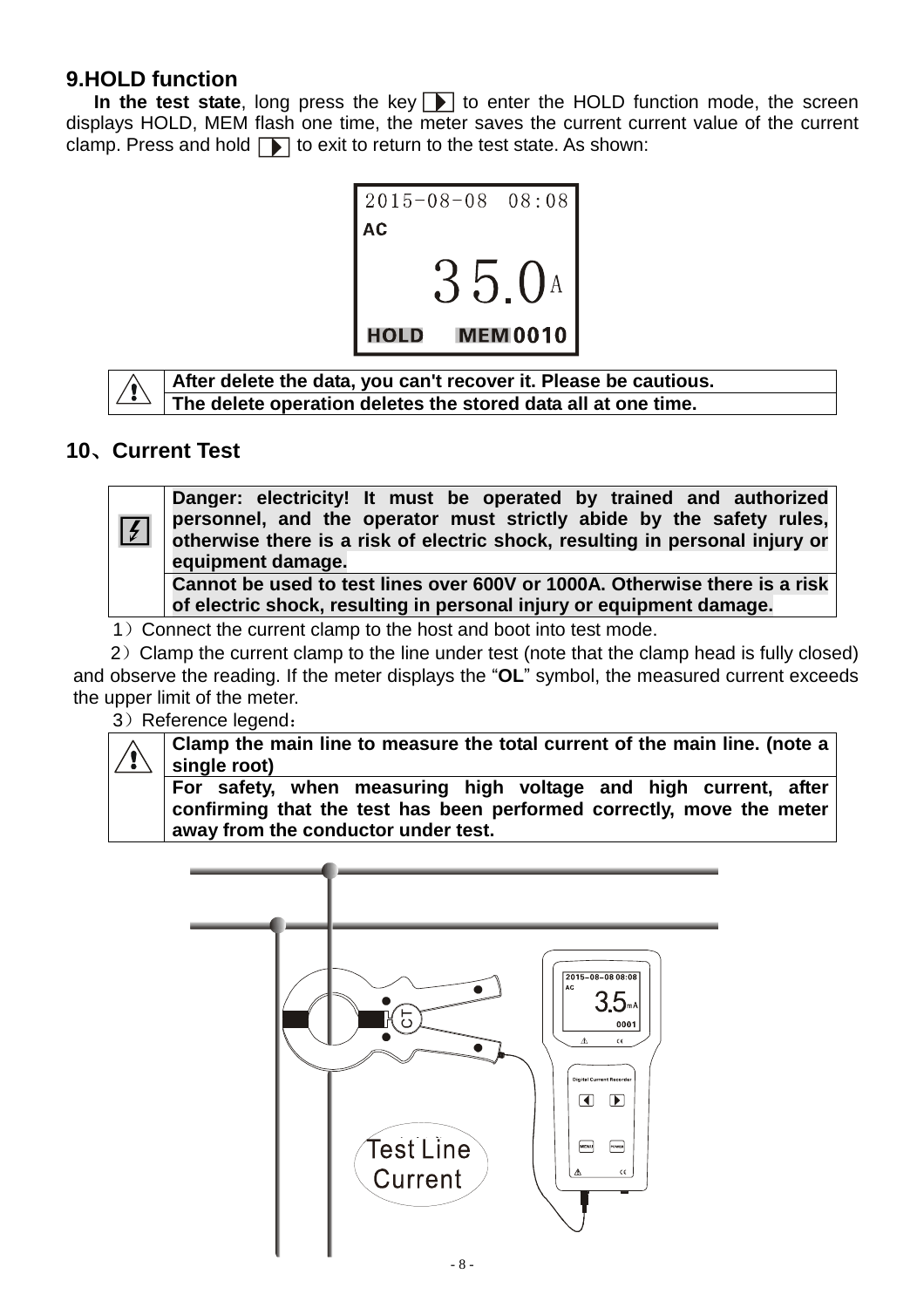#### **11.Real Time Monitoring**

Open the host to enter the test state, connect the computer and the host computer with a randomly configured USB communication cable, and run the **current monitoring software** installed in the computer. If the communication is normal, the computer can monitor the online current in real time.

#### **12.Data Download**

Connect the instrument host and computer with the randomly configured USB communication cable, turn on the instrument, run the **current monitoring software**, select the history to review, and then read the data. The more the data storage, the longer the reading time.

# **VIII. battery Charging**

**Pay attention to battery polarity, otherwise damage the meter。 The battery is low, please charge it in time。**

1) When the battery voltage drops to 5.2V, the meter displays " $\Box$ " symbol, indicating that the battery is low, please charge it in time.

# **IX. Accessories**

′≬∖

| Host                                          | 1PC  |
|-----------------------------------------------|------|
| Current clamp                                 | 1PC  |
| Instrument box                                | 1PC  |
| Nickel-metal hydride rechargeable battery1.2V | 5PCS |
| Charger                                       | 1PC  |
| Memory card                                   | 1PC  |
| Data line                                     | 1PC  |
| CD                                            | 1PC  |
| Manual                                        | 1PC  |